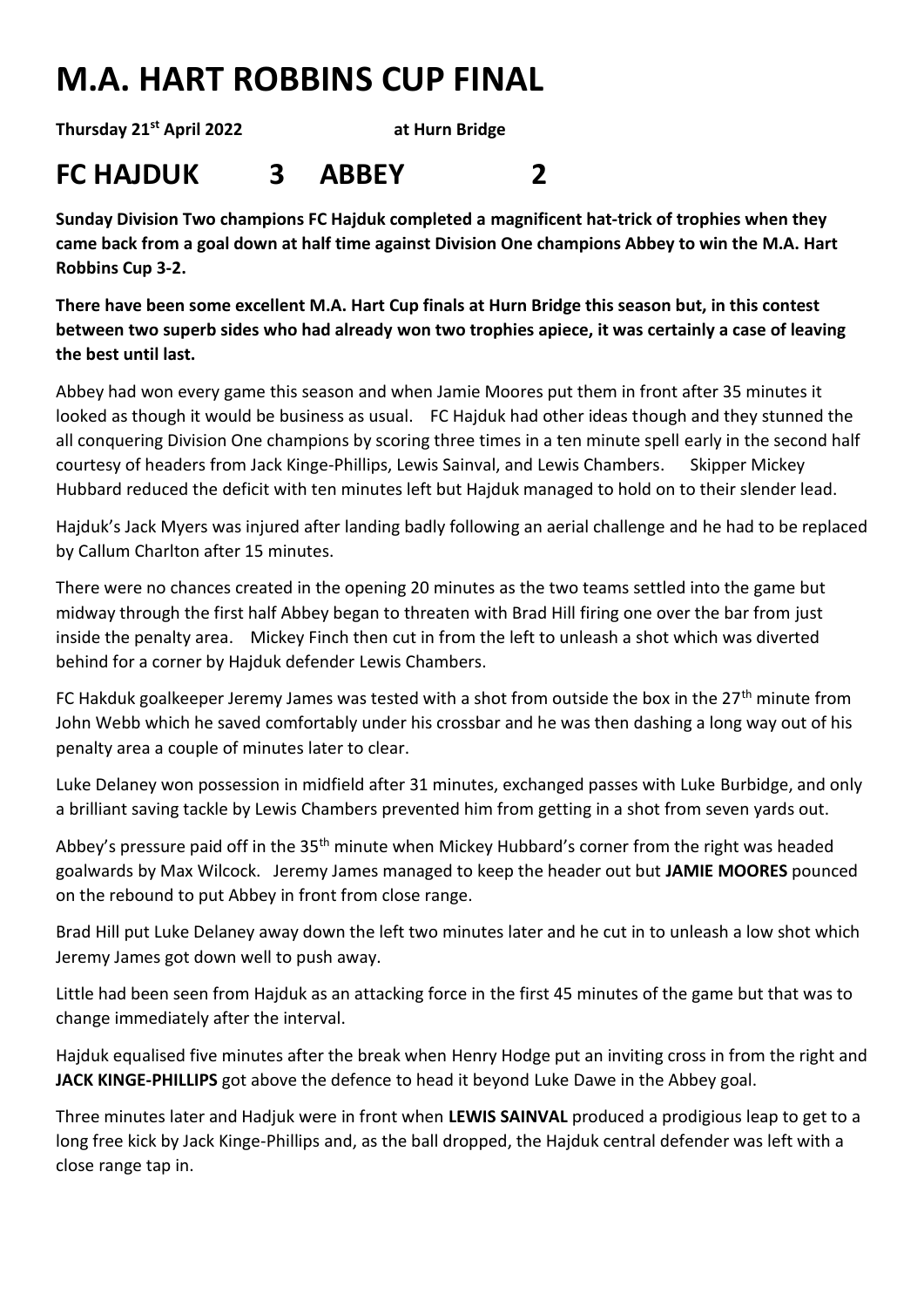Lewis Sainval was then in action in his own penalty area sliding in ahead of Luke Delaney to get the ball away which resulted in the Abbey player being sin binned after being too persistent in his appeals for a penalty.

Hajduk increased their lead on the hour when Henry Hodge's run was halted by Jamie Moores at the expense of a corner on the left. Jack Kinge-Phillips' delivery was met by **LEWIS CHAMBERS** with a header that flew into the Abbey net.

At the other end, Luke Burbidge had a shot deflected for a corner in the 63<sup>rd</sup> minute from which Andy Partridge made a crucial goal line clearance to keep out Jamie Moores' header.

Abbey went close again a couple of minutes later with Brad Hill meeting Mickey Finch's diagonal ball from the right with a close range header which skimmed the Hajduk cross bar.

Mickey Finch produced some brilliant skill out in the left in the 75<sup>th</sup> minute before getting in a cross to the near post for Luke Delaney to get in an effort which brought a superb diving save from Jeremy James with Mac Raney completing the clearance.

Luke Burbidge slipped a great ball through for Max Wilcock three minutes later but Lewis Chambers snuffed out the danger with another perfectly timed challenge.

Abbey did manage to reduce the deficit after 79 minutes when Luke Delaney burst through and the ball came to **MICKEY HUBBARD** on the edge of the penalty area who slotted it inside the far post.

There was dramatic action in the Hajduk penalty area in stoppage time with Jeremy James producing a brilliant save to deny John Webb. Matty Dykes met a corner from the left with a header that went over the bar before a Mickey Finch free kick from just outside the penalty area was well saved by Jeremy James.

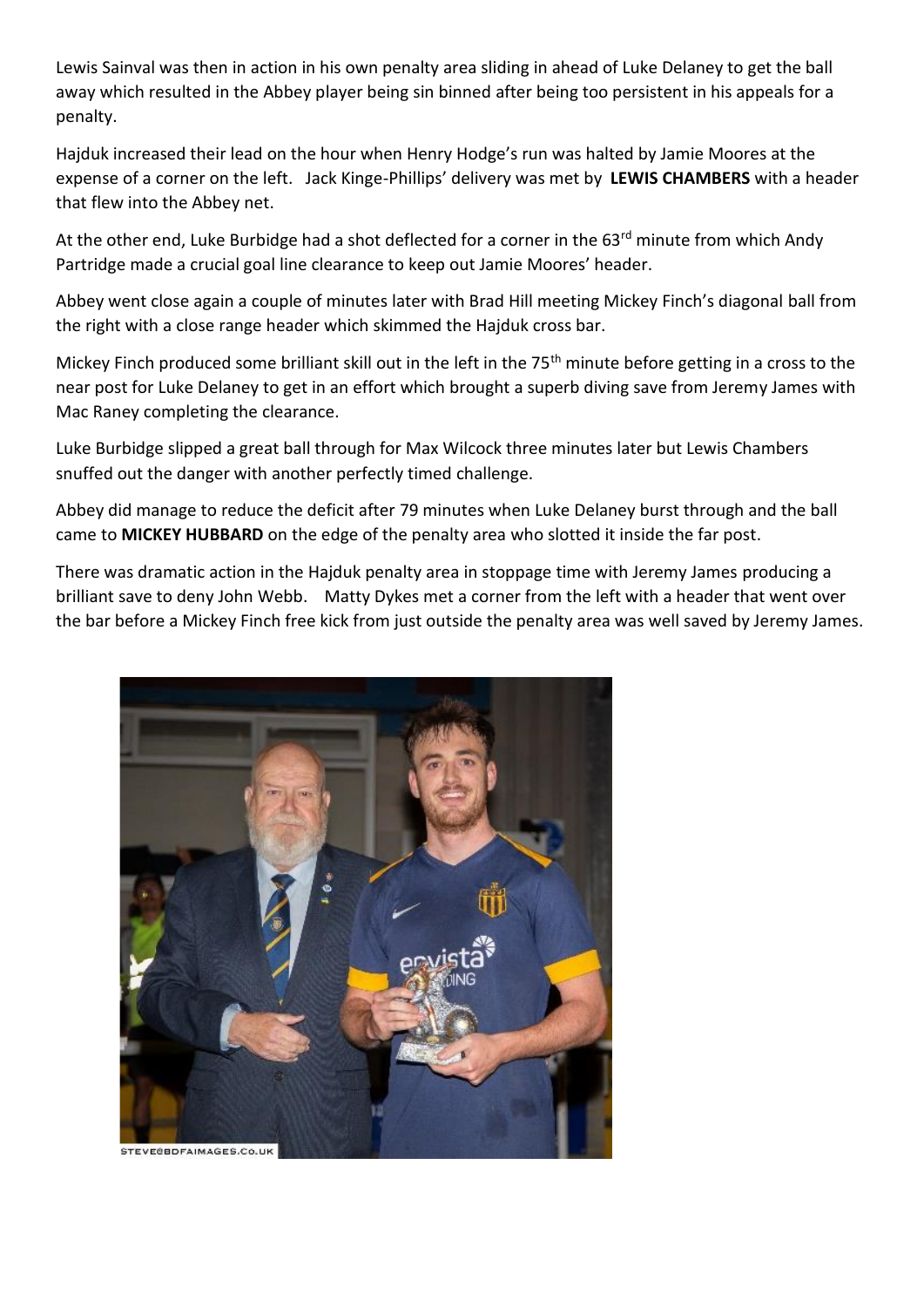FC Hajduk defender Lewis Chambers was chosen for the Man of the match award by Bournemouth League President Mike Fowler.



**FC Hajduk :** Jeremy James, Rafael Santos (Jimmy Cooper 56 mins), Lewis Chambers, Lewis Sainval, Lewis Miles, Andy Partridge, Mac Raney, Jack Kinge-Phillips, Henry Hodge, Adam Baxter, Jack Myers (Callum Charlton 15 mins).

Unused substitute: Mitch Cannings



**Abbey :** Luke Dawe, Jamie Moores, Sean Griffiths (Mark Dykes 84 mins), Callum Perry, Mickey Hubbard, John Webb, Brad Hill, Luke Delaney, Mickey Finch, Max Wilcock, Luke Burbidge.

Unused substitutes : Sam Lanahan, Jack Holland, Kenny Strong, and Shane Orchard.